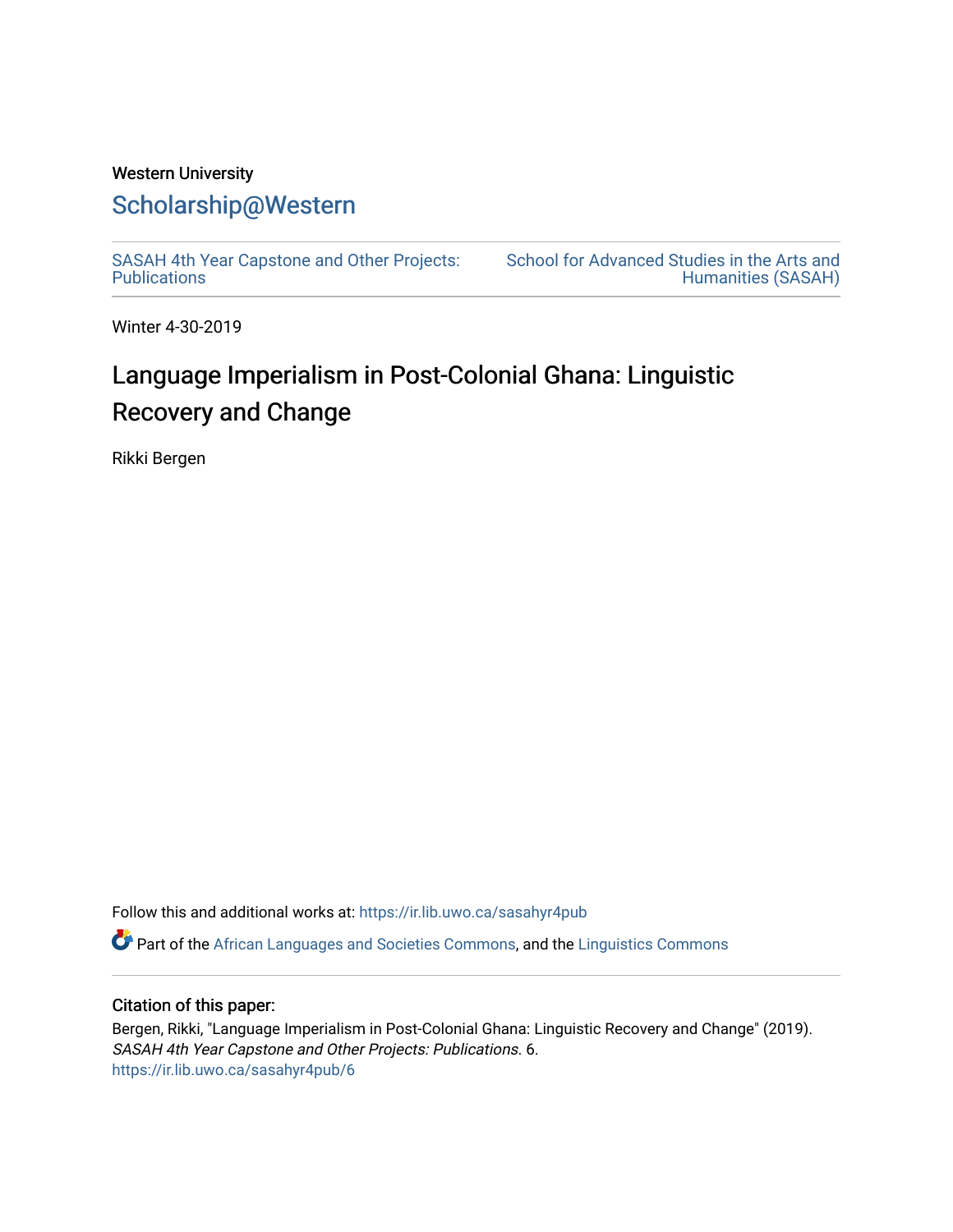250855816

ArtHum 4490

Supp: Tania Granadillo

Language Imperialism in Post-Colonial Ghana:

Linguistic Recovery and Change

During a trip to Ghana in 2016 I became fascinated by the linguistic complexities of the country. While there, I took introductory classes in basic Twi, a beautiful language which I was told at the time was the most widely spoken local language in Ghana but, while equally valuable, my opportunities to practice and immerse myself in the language were not as I expected them to be. English is the only government sponsored language in Ghana. All commercial signs and documents are printed in English, the courts operate in English, and most of public and private education is in English. However, not everyone I tried to speak to spoke English. For the individuals who have only a very basic, or even a non-standard English vocabulary, they can easily become marginalized and become unable to access public services. The English language influence has direct ties to Ghana's colonial history, but as a linguistics student, I became passionate about the factors that keep this system of linguistic imperialism in place. With reference both to my personal experience in the country as well as scholarly linguistic and anthropological studies and research, this paper will explore some of the significant factors keeping a colonially imposed language in power in a country of rich linguistic history. To comprehend the linguistic situation in Ghana, it was integral to develop an understanding of the linguistic, political, economic, educational, and cultural nuances of the country and its language use. The customs governing the usage of local and colonially imposed languages in Ghana involve intricate historical and societal decisions that cannot and should not be examined unilaterally.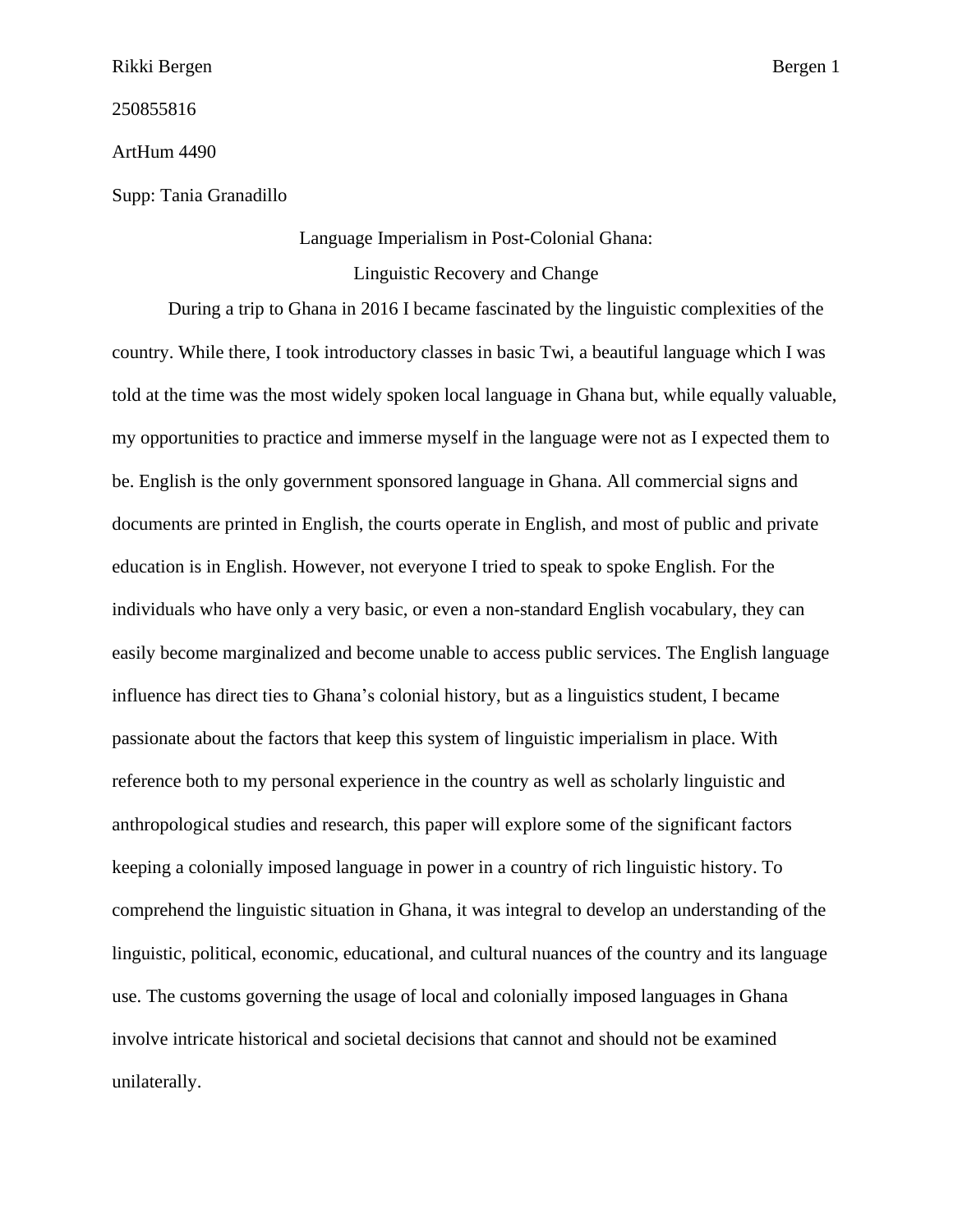## **Linguistic Context**

Ghana is a linguistically rich and diverse nation.<sup>1</sup> The number of languages spoken in the country is debated, with the highest number consistently stated in literature standing at eightyone<sup>2</sup> . Part of the reason for the discrepancy is the lack of clarity regarding whether different varieties of speech ought to be considered dialects of the same language or different languages altogether. Kropp Dakubu defines dialects as "varieties or forms of one language that are noticeably different, but not so different as to prevent mutual understanding"<sup>3</sup> which is functional in trying to determine the genetic origins of a language, but neglects to consider the social, historical and political reasons that may cause communities to define their languages separately. This is especially important in the context of Ghana and other African nations where communities have been separated by political borders imposed by (frequently undocumented) local wars, may utilize their joint language to maintain their shared history.<sup>4</sup> An example of this is the ethnic Ewe group, which is currently split between Ghana and Togo, although originally all members of the Ewe group lived as one ethnic group in a small collection of communities.<sup>5</sup> As a result, language classification can be difficult. Regardless of the exact number of languages

<sup>&</sup>lt;sup>1</sup> Before delving into the content, it is crucial that I first acknowledge the limited perspective that I am able to offer to this discourse. Despite extraneous research into the subject, I am limited in terms of experience. I am not of Ghanaian descent nor I do I speak the majority of the languages I will be discussing, and while I have visited the country – my visit was limited and my experience does not compare to that of the individuals and communities living these realities everyday. I enter this conversation from a position of privilege, for as an anglophone I have always had access to materials in my native language. My background, therefore, does not permit me to fully comprehend the situation of the country nor the experiences of its people. I will however strive to do the situation justice to the best of my ability in my analysis, with the assistance of external research. <sup>2</sup> Ethnologue, Ghana.

<sup>3</sup> Kropp Dakubu, M. E. *The Languages of Ghana.* P. 9.

<sup>4</sup> Ansah, Gladys Nyarko. "Re-Examining the Fluctuations in Language in-Education Policies in Post-Independence Ghana."

<sup>5</sup> Edu-Buandoh, Dora F. "Identity and Representation through Language in Ghana: The Postcolonial Self and the Other."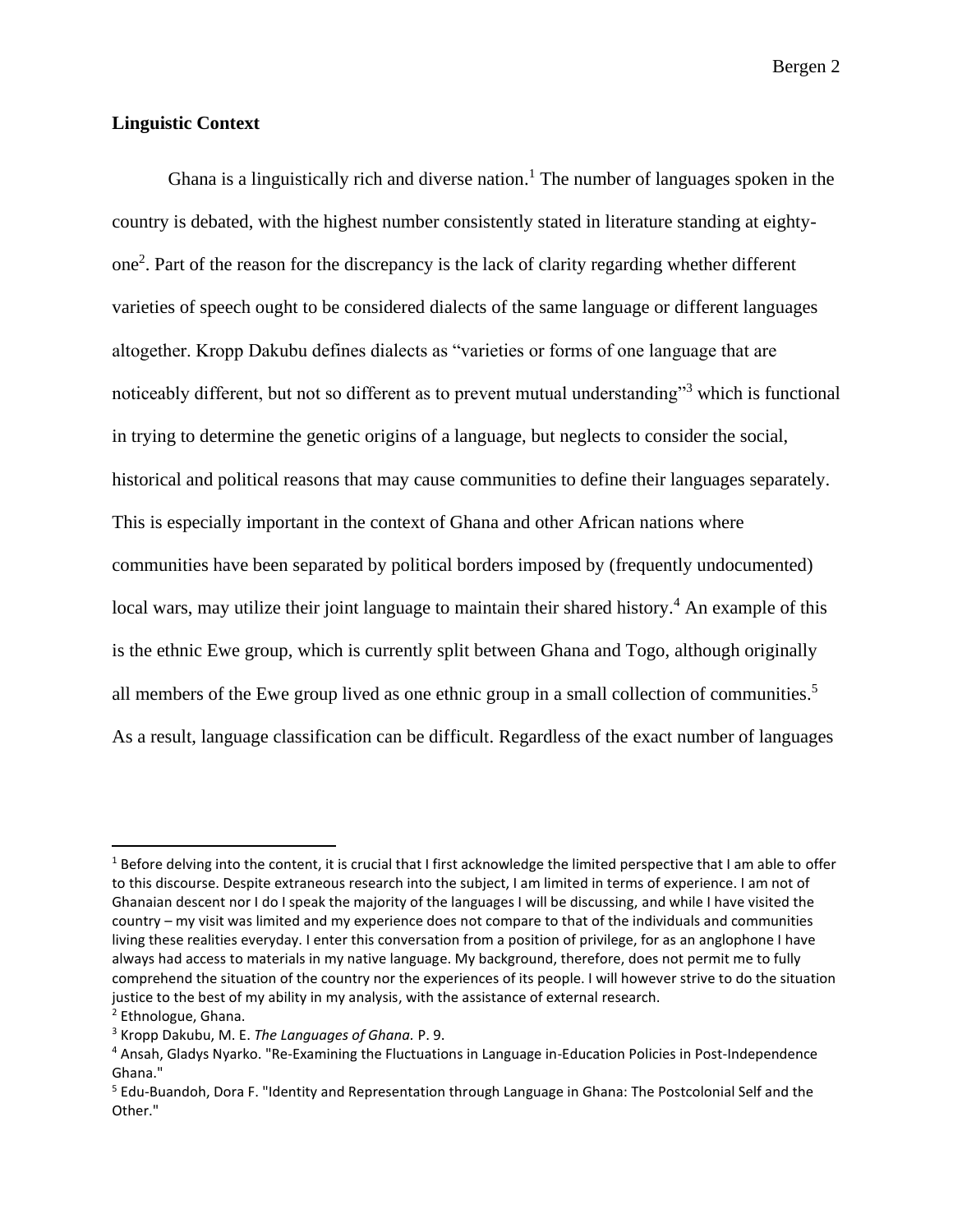however, the languages in Ghana are not given equal social or political standing amongst each other or in comparison to a remaining state-imposed English.

The local languages spoken in Ghana are linguistically organized into approximately (there remains some debate regarding several languages) six genealogical language groups. A mention and brief analysis of each of the language groups is important to fully exhibit the linguistic context of Ghana as a whole and to help demonstrate some of the historical relationships between languages. The majority of the languages in the northern half of the country belong to the Gur language group. <sup>6</sup> Most of the languages belonging to the group did not have a standard written form until recent decades. All of the Gur languages have a relatively small number of speakers — "in the Northern and Upper Regions of Ghana there are some 2-3 million people speaking about 25 Gur languages $\frac{1}{7}$  and they have been subject to minimal linguistic study.

A second language group consists of the Volta-Comoé languages. The Volta-Comoé group is home to the most widely used first language in Ghana: Akan (40%). Akan is an interesting language, as the name Akan was adopted in 1950 to refer to a collection of mutually intelligible 'dialects' including Agona, Akuapem, Asante, Bron, Fante, Gomua, Twi, and Wasa.<sup>8</sup> However, the decision to label these varieties as a single language is somewhat problematic. First of all, as previously mentioned, solely considering mutual intelligibility neglects to take into account social and political histories of the groups involved. Further, these 'dialects' are not even all mutually intelligible. Kropp Dakubu points out that:

<sup>6</sup> Kropp Dakubu, M. E. *The Languages of Ghana*. P. 12.

 $<sup>7</sup>$  Ibid.</sup>

<sup>8</sup> Idem, p. 50.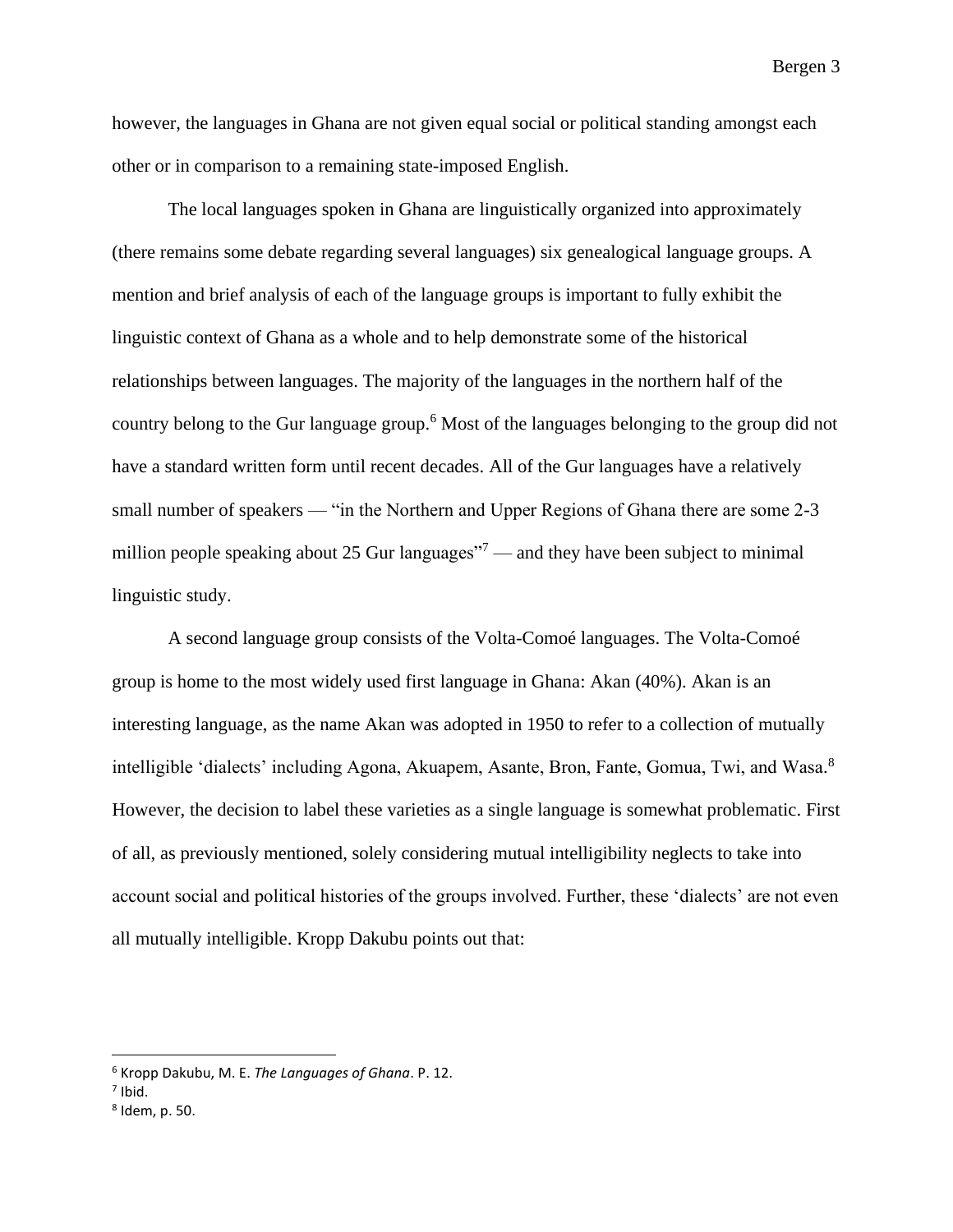For example the extent to which speakers of different dialects can understand each other is affected by distance, so that while dialects that are adjacent to each other may be mutually intelligible, such as Fante and Asante on the one hand, and Asante and Bron on the other, mutual intelligibility between Fante and Bron is very low, because they are geographically very far apart, and a Fante speaker will be right in looking on Bron as a different language. $9$ 

Kropp Dakubu's analysis neglects to acknowledge factors other than the geographic that affect mutual intelligibility between dialects, including social and political influences. Languages that hold specific religious significance, for example, may be classified separately, despite mutual intelligibility. Further, the decision of categorizing a language system as either a dialect or a language is not inherently a linguistic one. This decision may also be due to factors such as cultural similarities or differences or other shared histories. As a result of these factors, many speakers of Akan still refer to the 'dialect' name when discussing the languages they speak. The Volta-Comoé languages are mostly spoken in Southern Ghana and the Ivory Coast.<sup>10</sup> As far as the written word goes, "among the Akan dialects, Akuapem, Fante and Asante [once] had different officially recognised orthographies…[but] there is now a unified Akan orthography…that was set up at the time the name Akan was officially adopted as the name of the language".<sup>11</sup> The non-universal categorizing of Akan languages leads to some difficulty in documenting the number of speakers.

The next language group is Ewe. The term Ewe refers to a collection of 'dialects' used across Ghana and Togo that share a written standard, though are not necessarily mutually

<sup>9</sup> Kropp Dakubu, M. E. *The Languages of Ghana*. P. 15.

<sup>10</sup> Manoukian, Madeline and International African Institute. *Akan and Ga-Adangme Peoples*. P.15.

<sup>11</sup> Kropp Dakubu, M. E. *The Languages of Ghana*. P. 53.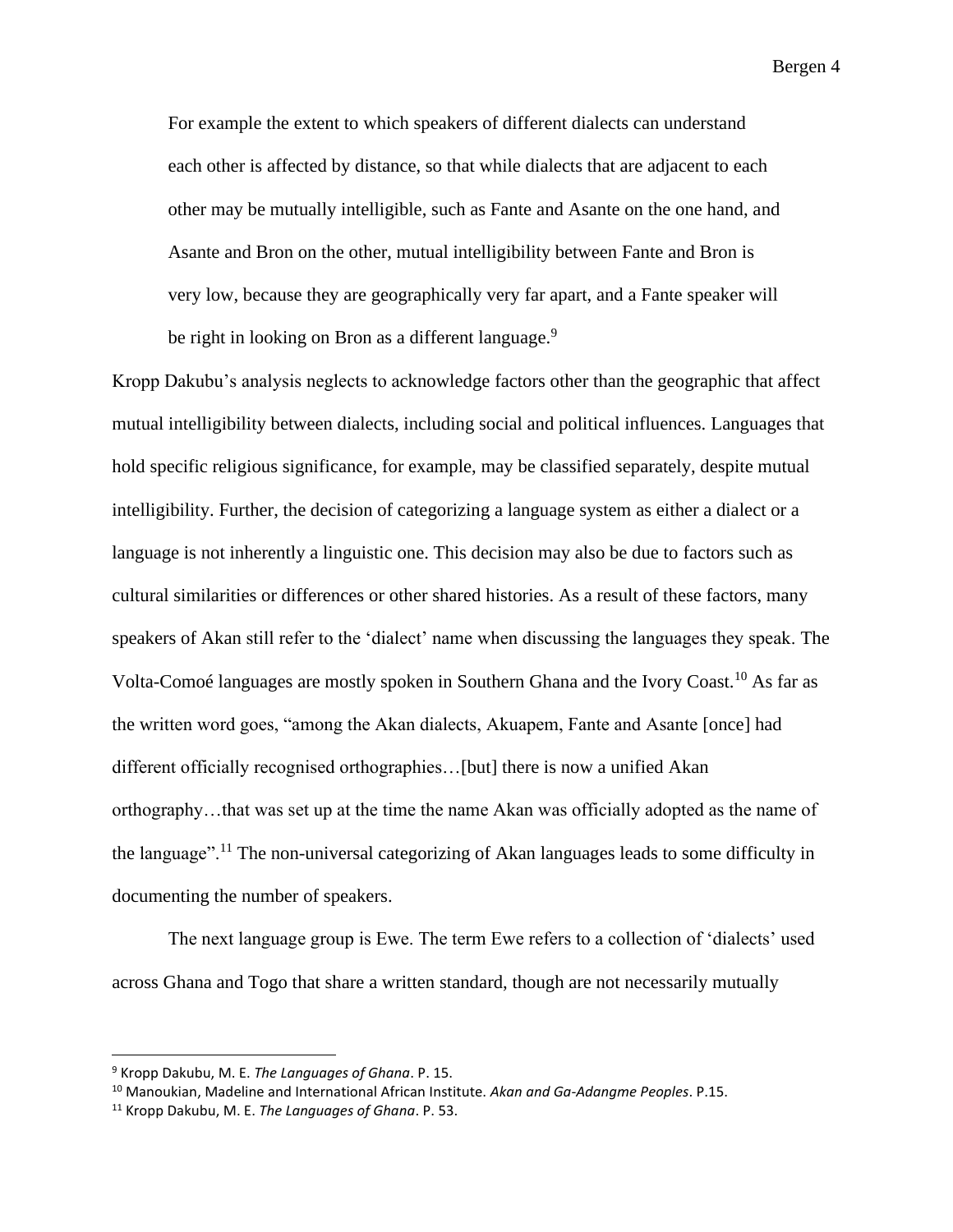intelligible in the oral form. The Standard Ewe Language was used as a language of instruction by Evangelical Presbyterian missionaries in the late 1800s and 1900s, and many texts were produced during this time; however, "the original roman alphabet with diacritics was replaced by the African alphabet in 1930".<sup>12</sup> Very few materials remain from either before or after the alphabet change, "only the Evangelical Presbyterian Book Depots in Ghana and Togo have kept much stock of Ewe books...the Ghana Library Board keeps none".<sup>13</sup>

The next language group encompasses Ga and Adangme. Both languages are spoken in and around Accra-Plains, and Ga is the indigenous language of the Accra area.<sup>14</sup> These languages are believed to have once been one language spoken by a single cultural group, that overtime evolved into two separate language groups whose communities still share many similar traditions.<sup>15</sup> Despite having fewer speakers than Twi, Ga is sometimes considered to be the most published Ghanaian language – though the definite statistics do not exist. This may be due to Ga's usage in Ghana's capital, where most of the country's political and economic decisions are made. Both languages have official orthographies: Adangme has had a standardized written form for approximately twenty years, and Ga has been written for well over a hundred years.<sup>16</sup>

Another language group is highly debated in classification, but for simplicity here it will be referred to as the Central-Togo group (though some linguistic anthropologists argue that at least some languages should belong to another classification, called Kwa – Ga may also belong to this group). There are many Central-Togo languages spoken in Ghana, but the majority of the speakers are located in Togo. Most speakers that are in Ghana were separated from their primary

<sup>12</sup> Kropp Dakubu, M. E. *The Languages of Ghana.* P. 91.

 $13$ Idem, p. 96.

<sup>14</sup> Manoukian, Madeline and International African Institute. *Akan and Ga-Adangme Peoples*, p. 69.

 $15$  Idem, p. 66.

<sup>16</sup> Kropp Dakubu, M. E. *The Languages of Ghana.* P. 107.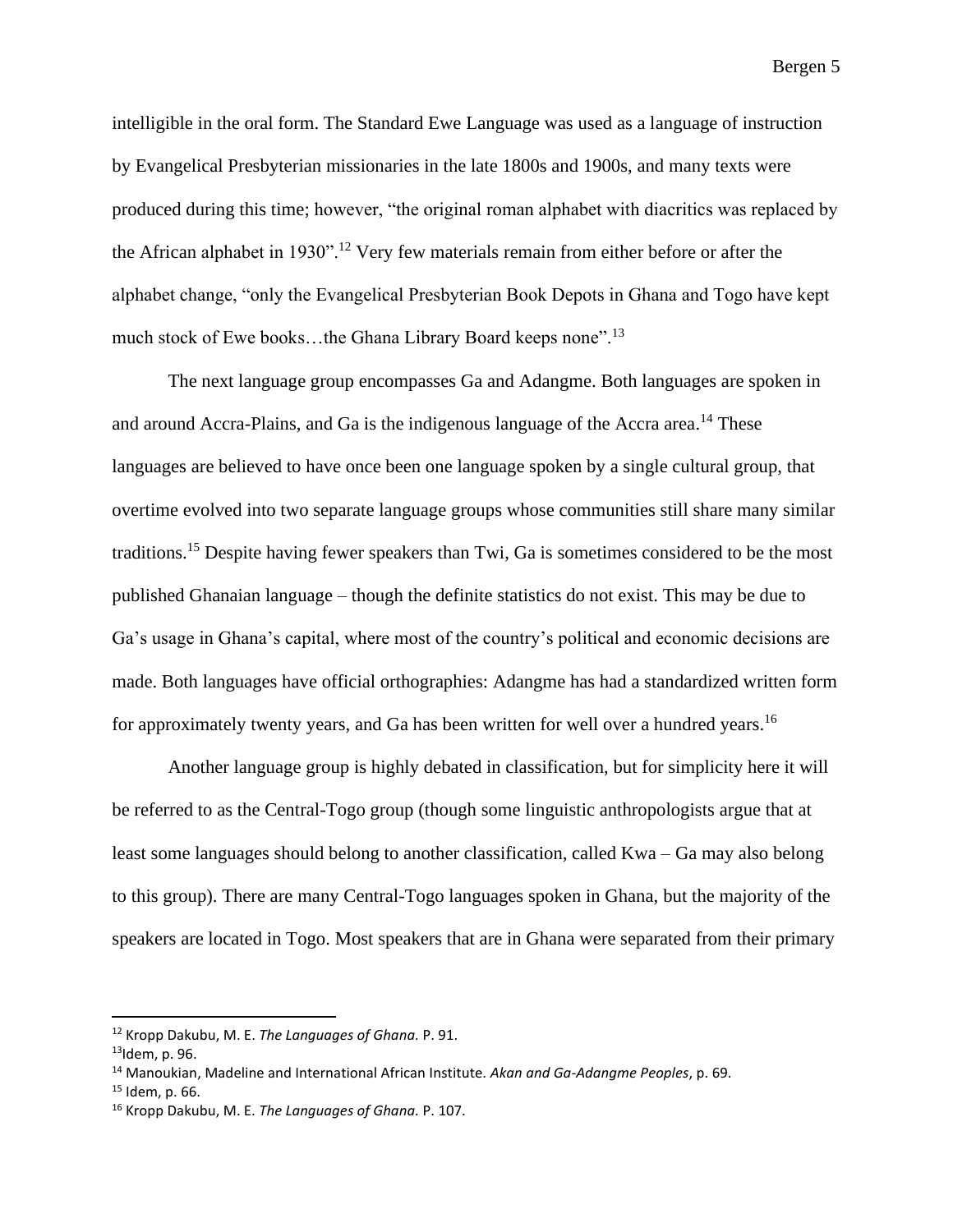cultural group by political or military causes. Further, "none of the Central-Togo languages are recognized by the Ministry of Education for classroom use or for publication, and none are to be heard on radio or television … no Central-Togo language has a standardized orthography, and there has been very little independent publishing".<sup>17</sup>

Finally there is the Mande group. The Mande languages are spoken by settled communities interspersed around the country, and likely did not originate in the Ghana area but have been present there for many centuries.<sup>18</sup> Due to the assumption that they are not native to the Ghana area, they will not be explored much further in this paper.

The additional languages spoken in Ghana are other non-local languages of various genealogical language groups. Most of these languages originated in Europe or other parts of Africa. Many can be traced back to countries which once had political control of Ghana (or parts of Ghana) as there is no documented rush of immigration into the Ghana area. Out of all of the languages spoken in the country however, the language that maintains the most social and political prestige is English. Throughout Ghana, English is given a high priority as the remnants of linguistic imperialism linger: "English has become a measure for literacy and upward social mobility, thereby making it easy for some portion of the populace to be represented as 'illiterate' or 'local' while others are seen as 'literate'".<sup>19</sup> The power that the English language holds over the local languages is high and individuals who do not speak it are systematically disadvantaged in their own country.

The relationship between indigenous Ghanaian languages and English is one of complexity, and the factors preventing the reinstatement of a local language as a state official

<sup>17</sup> Kropp Dakubu, M. E. *The Languages of Ghana*. P. 122.

<sup>18</sup> Idem, p. 155.

<sup>&</sup>lt;sup>19</sup> Edu-Buandoh, Dora F. "Identity and Representation through Language in Ghana: The Postcolonial Self and the Other." P.39.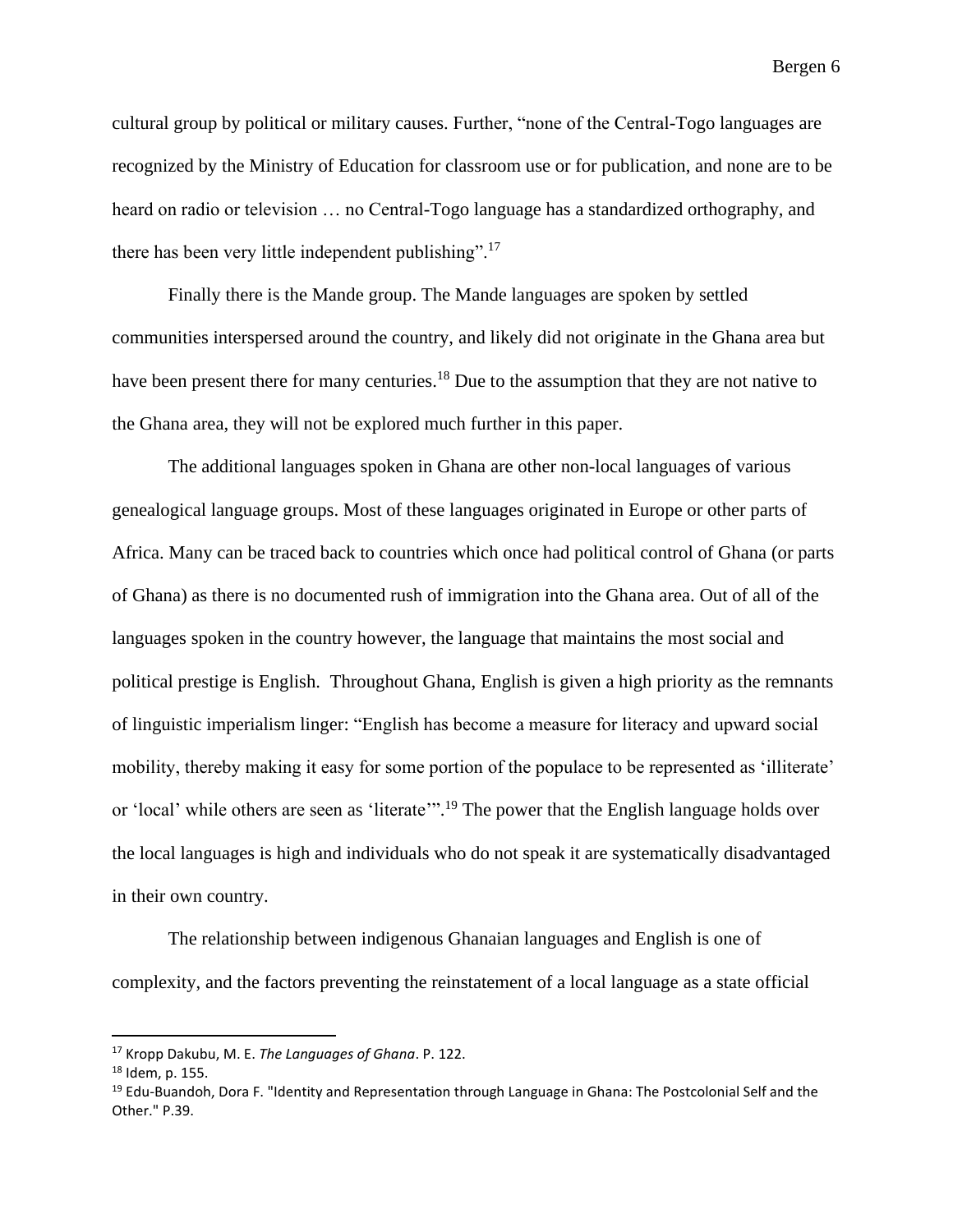language are multifaceted and unique. I have separated the considerations into the following categories: Historical, Political, Economic, Educational, and Religious/Cultural. It is important to keep in mind however that these factors do not exist on their own and must be considered in relation to and opposition with each other. These categories are also not necessarily the only or most significant factors, however they are among a multitude of aspects influencing Ghanaian language connections and ought to be taken into account when considering the linguistic challenges the country faces.

#### **Historical Considerations**

The territory now known as Ghana was once home to an undocumented number of African tribes. However, upon becoming one state "the main [linguistic] problem…arose from the diversity of languages within its boundaries… especially if they have no literature, and if they emphasize minor divisions between peoples in a society where tribalism is breaking down."<sup>20</sup> The languages belonging to those tribes, each with its own history and politics, became a part of a singular nation. In addition to this, the European influence not only added linguistic imperialism to the equation, but also played a role in which cultural (and language) groups were more powerful.

Ghana, or the Gold Coast, was a British colony from 1867 to 1957. The first Europeans to arrive in the country however were the Portuguese in  $1471<sup>21</sup>$  Upon their arrival in Ghana, European traders utilized their own languages with frequency, neglecting to learn the (often unwritten) languages native to the country.<sup>22</sup> When African workers were hired into the

<sup>20</sup> Kimble, David*. A Political History of Ghana: The Rise of Gold Coast Nationalism.* P.507

 $21$ Idem, p.1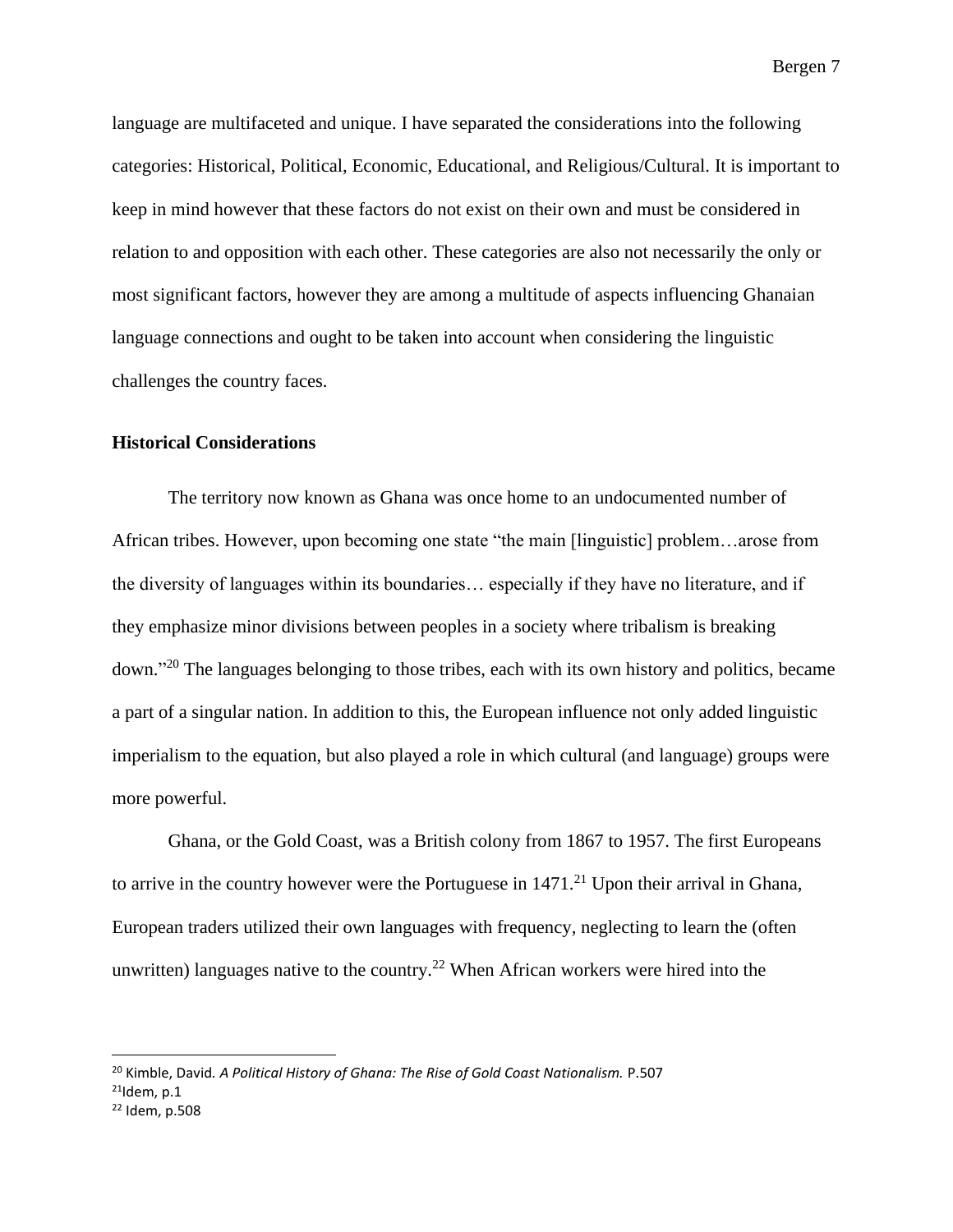European ranks, they were taught Portuguese, Dutch, Danish or English (depending on the governing force present at the time).<sup>23</sup> Words from all of these languages have remained in the country, sometimes being borrowed into various local languages.<sup>24</sup> English became, and remained, the dominant language.

It was the Fante group that had the most initial contact with Europeans, due to their settlement on the coast.<sup>25</sup> Many locals living in trade towns grew up with a European influence around them and often learned at least one European language.<sup>26</sup> The first institutional schools in the area were founded by Wesleyan missionaries and attended by the children of Europeans.<sup>27</sup> Local children were rarely seen in institutions of formal education. The matrilineal Fante culture did not see the benefit of sending their daughters to government schools and their sons were frequently needed to work on the homestead.<sup>28</sup> With missionary urging, however, local families began to register their children in school. By the 1850s there were over a thousand Fante children registered in governments schools.<sup>29</sup> Classes in missionary schools were almost always in European languages, thus limiting the business vernacular locals knew in their own languages and making European languages inherently the languages used in professional settings.

Prior to European influence, the Asante people (Twi speakers) held power in most of what is now considered Ghana. They were in control of most of the country's gold and ivory until European relations flourished with the Fante people.<sup>30</sup> Following Ghana's independence, neither the Fante nor the Asante were of specific political power. Many political boundaries were

- <sup>28</sup> Idem, p. 119.
- <sup>29</sup> Idem, p.124.
- <sup>30</sup> Idem, p.125.

<sup>23</sup> Kimble, David. *A Political History of Ghana: The Rise of Gold Coast Nationalism*. P. 508.

 $24$  Ibid.

<sup>25</sup> McCarthy, Mary. *Social Change and the Growth of British Power in the Gold Coast: The Fante States, 1807-1874.* P. 33.

 $26$  Ibid.

<sup>27</sup> Idem, p. 118.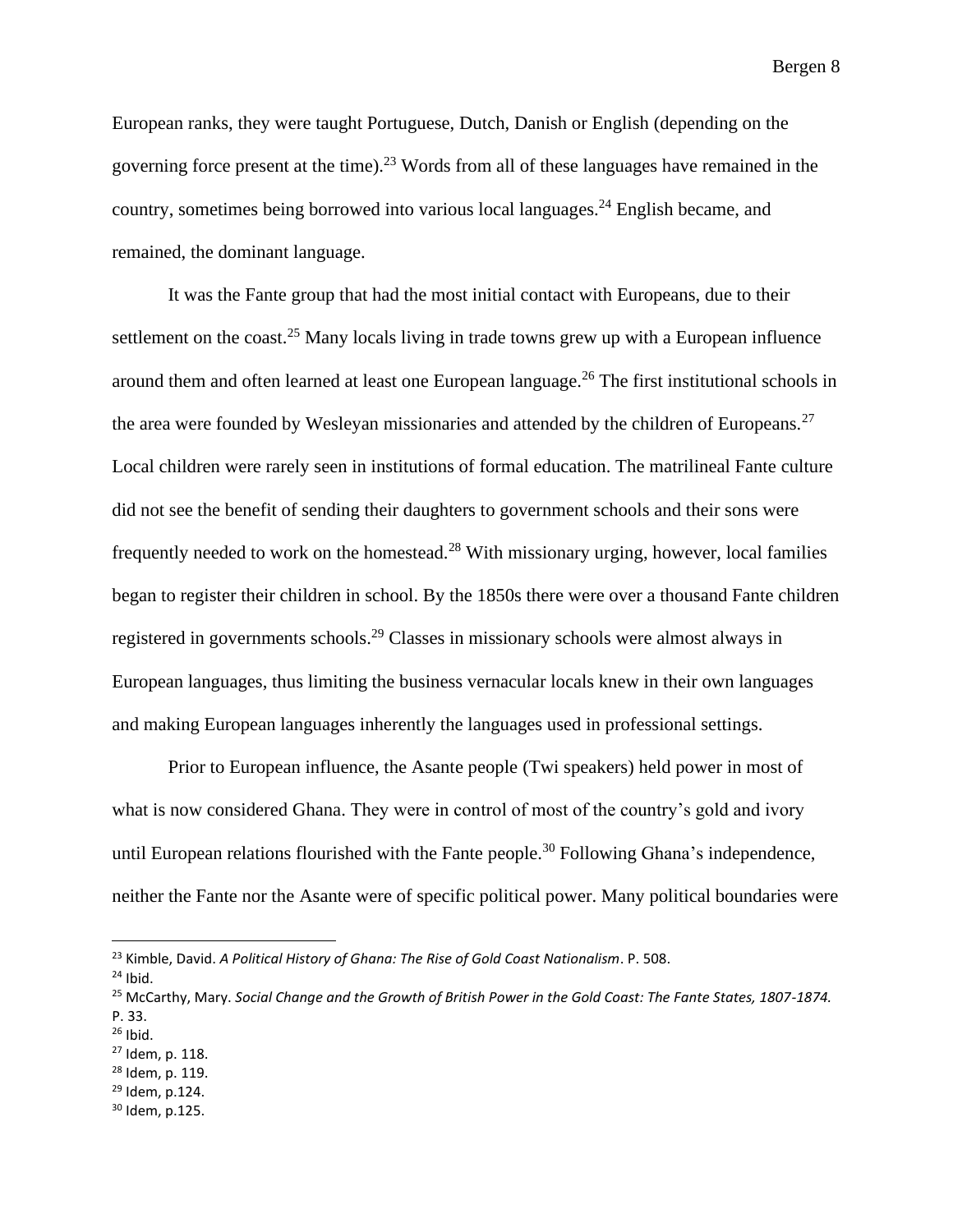formed within the country as ethnic and cultural groups fought to regain power that they had held at various points of history.<sup>31</sup> Communities that were once united separated in the face of disagreements or imposed national boundaries.

As a result of colonization, "political boundaries did not coincide with linguistic boundaries" and no linguistic group was considered to have more of a right to the land than another.<sup>32</sup> Consequently, no language was inherently more deserving than another of becoming a state language for the entire country, and various languages may have been more relevant to specific areas within what was now considered a united country.

# **Political Considerations**

Between 1962 and 1992 Ghana underwent a series of military coups. During this time, it was citizens of lower socioeconomic class which were most affected by the political and economic crisis that Ghana suffered as a result.<sup>33</sup> Speakers of languages in the Gur language group were over-represented in the working class, and thus these were also the languages that suffered the most during that time. $34$  These individuals fought for the right to be included in political decisions and "these events raise very fundamental questions as to who and which classes should wield and exercise political power."<sup>35</sup> Questions regarding how, or if, the working class (and associated cultural and linguistic groups) should be rewarded for their efforts and suffering during military rule remain rampant today.

<sup>31</sup> McCarthy, Mary. *Social Change and the Growth of British Power in the Gold Coast: The Fante States, 1807-1874.* P. 143.

<sup>32</sup> Kimble, David. *A Political History of Ghana: The Rise of Gold Coast Nationalism*. P. 507.

<sup>33</sup> Yeebo, Zaya. *Ghana: The Struggle for Popular Power : Rawlings, Saviour Or Demagogue.* P. 64.

<sup>34</sup> Kropp Dakubu, M. E. *The Languages of Ghana.* P. 12.

<sup>35</sup> Yeebo, Zaya. *Ghana: The Struggle for Popular Power : Rawlings, Saviour Or Demagogue.* P. 65.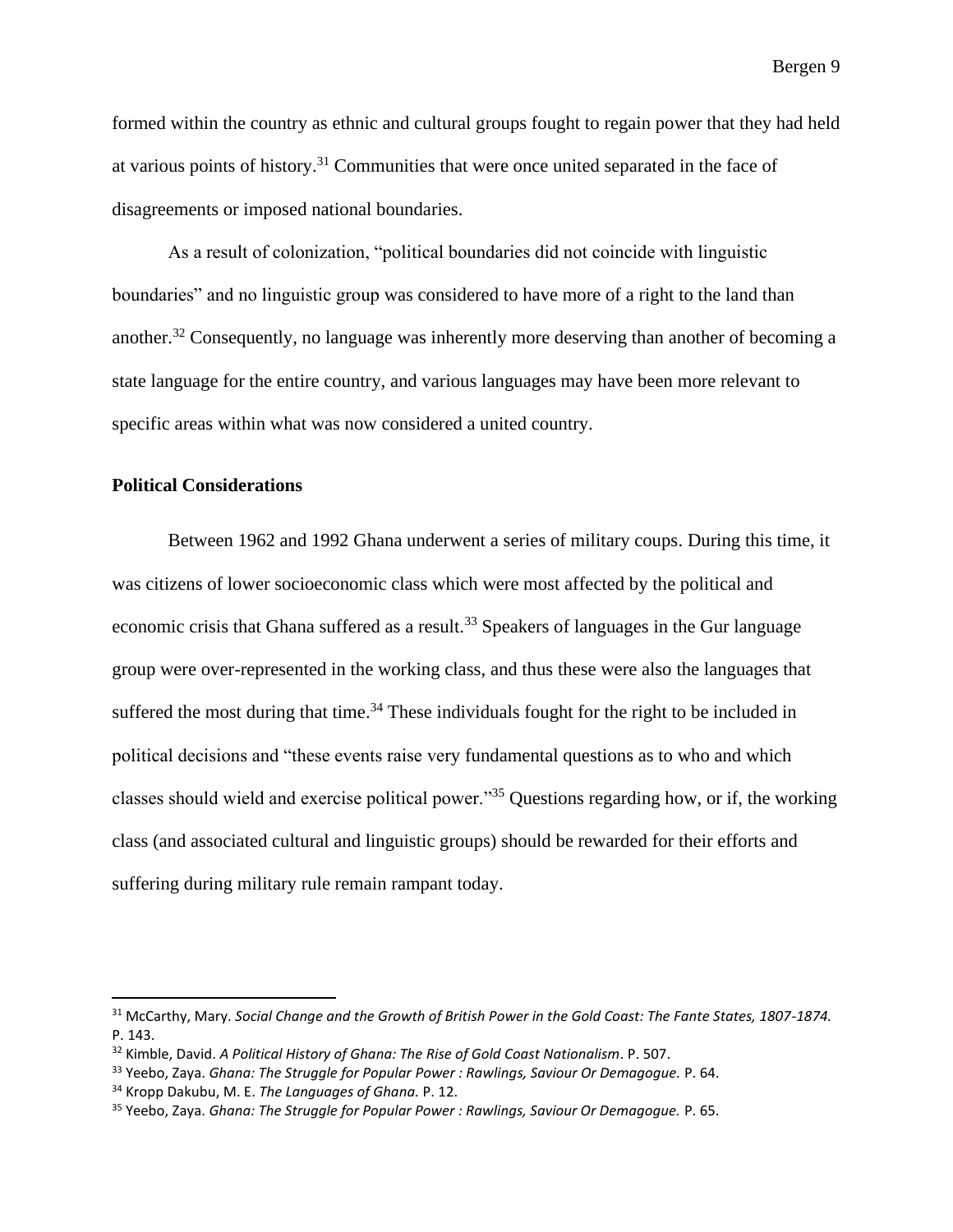In late 1983, the Provisional National Defense Council, which was in control of the country at the time, established the Castle Information Bureau to screen local press and monitor foreign reports on Ghana.<sup>36</sup> The Bureau suppressed opinions they deemed dangerous or unfavourable to the militant government. By utilizing pseudonyms to write commentaries and editorials on the nation's leading free-press media, the organization crushed small news outlets.<sup>37</sup> Independent newspapers, usually published in various local languages, were forced to either take on a pro-government stance and lose the trust of their readers or shut down completely. Even if they opted to run government propaganda, these newspapers could rarely survive the loss of readership that resulted from the sudden journalistic bias. When covert terrorisation techniques were unsuccessful, the Provisional National Defense Council ordered that the Bureau resort to more direct forms of intimidation.<sup>38</sup> Staff of the large national newspaper The Echo were forced from the building when it was set on fire in a government-organized act of arson.<sup>39</sup> Newspapers throughout the country were banned or threatened for questioning the government. Additionally, newspapers published in less widely spoken local languages were given no financial support and struggled to survive in the state of military dictatorship.

Today, Ghana is a democratic country. That said, this does not mean that all linguistic groups have the same opportunity to run for government. Through interviews I performed for another project while I was in Ghana, I learned about some of the structural barriers preventing certain communities from becoming politically involved. Due to challenges of transportation around the country, groups located within a closer proximity to the nation's capital have an increased chance of becoming involved with the country's political system. The communities

<sup>36</sup> Yeebo, Zaya. *Ghana: The Struggle for Popular Power : Rawlings, Saviour Or Demagogue.* P. 257.

 $37$  Ibid.

 $38$  Ibid.

<sup>39</sup> Idem, p. 258.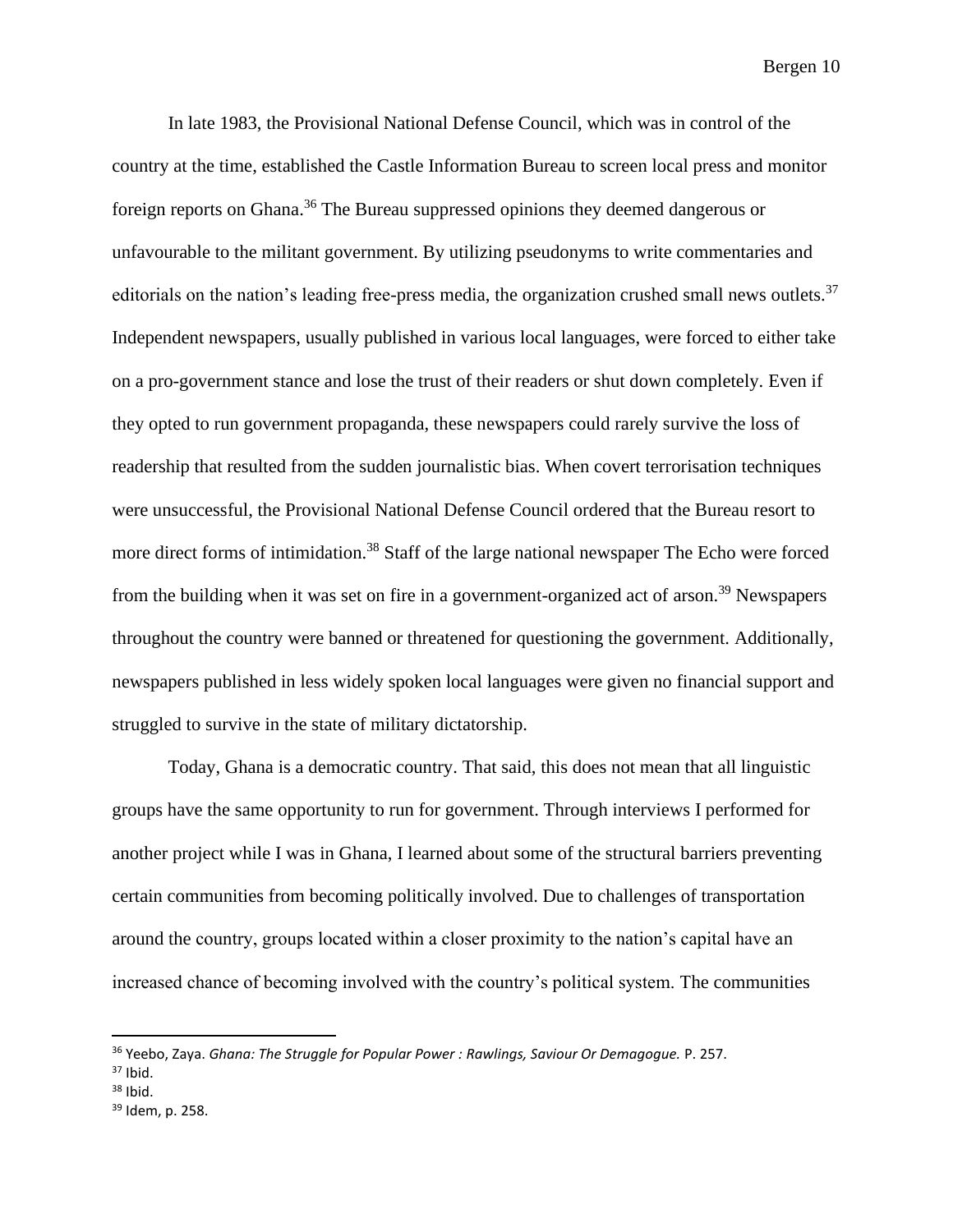that have the largest number of speakers in this area are speakers of Ga or many Volta-Comoé languages.<sup>40</sup> Speakers of these languages would be at an advantage to seek representation for their language in policy and government practice, but they do not represent a large enough portion of the country to ensure votes in their favour.

Throughout the country, there are also smaller government agencies, which could be tasked with choosing a language to be utilized by state in their area. Unfortunately, regional and municipal governments have not been given much priority, especially financially.<sup>41</sup> Local offices are frequently closed due to lack of funding or run with limited resources and services due to only being able to afford a small staff. Despite the advantages of having local civic offices run in languages central to the area they are serving the financial capitals are rarely in place for such programs.

#### **Economic Considerations**

There is something to be said about Edu-Buandoh's argument which acknowledges that "most textbooks are written and published in English rather than the indigenous Ghanaian languages, because there is a higher economic motivation for publishers to publish textbooks and other learning materials in English".<sup>42</sup> There are few educational materials available in local Ghanaian languages and even the materials that do exist only represent a very limited number of Ghana's local languages. The cost of reprinting or creating new textbooks and curriculums to accommodate local languages, especially when usable materials already exist in English, would be excessive and, without government financial support, writers and publishers are not

<sup>40</sup> Kropp Dakubu, M. E. *The Languages of Ghana*. P. 15.

<sup>41</sup> Sabbi, Matthew. "Strategic Bureaucracies: Transnational Funding and Mundane Practices of Ghanaian Local Governments."

<sup>&</sup>lt;sup>42</sup> Edu-Buandoh, Dora F. "Identity and Representation through Language in Ghana: The Postcolonial Self and the Other." P. 40.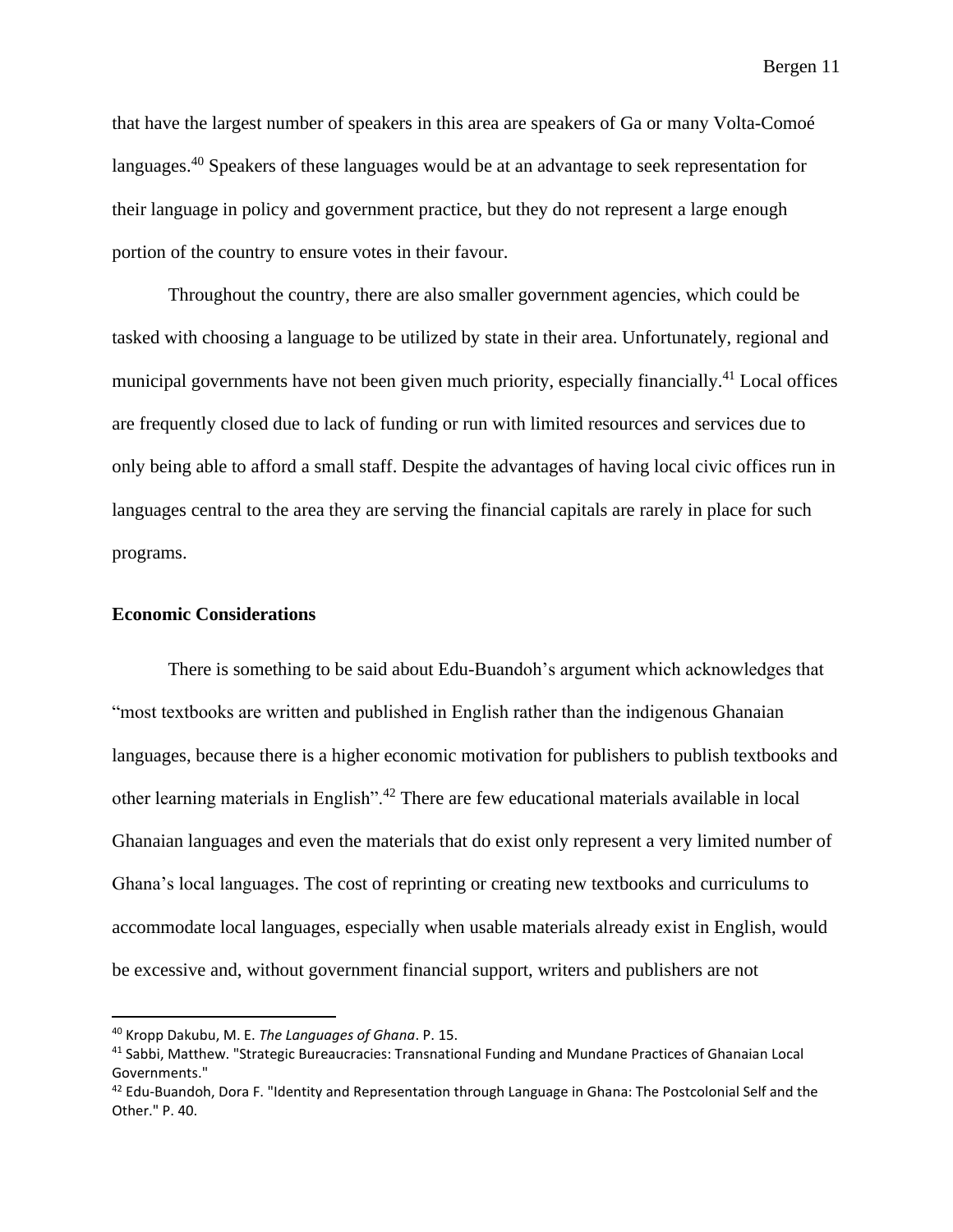economically driven to produce local language materials. There is not enough money in the industry to encourage the production of such materials without financial incentive. Further, the lack of access to local-language materials disproportionately disadvantages certain populations.

Edu-Buandoh's statement is equally relevant in relation to print media. Individuals living in Northern communities where the poverty rate is higher and the access to schooling is more difficult are less likely to have a solid grasp of the English language needed to understand the multitude of news-media published in the language.<sup>43</sup> Due to the difficulties associated with frequent travel, many ethnic and religious groups in Ghana remain in their communities. As a result, limiting the access to news-media in certain geographical locations very specifically limits certain populations. Additionally, as girls are less likely to have access to formal schooling in Ghana, they are also less likely to have an understanding of the English language. The cost of newspapers has also gone up, reaching 2.50 Ghanaian cedis a copy (0.60 CAD), turning the prospect of buying a newspaper into a luxury for many. <sup>44</sup> As Yeboah-Afari argues "in our context, in the African situation, affordability of newspapers needs to be seen as another side of access to information and a fundamental right".<sup>45</sup> The right to understand what is happening in one's own country should be afforded everyone.

Studies performed on Ashanti people by Syracuse University show that Ashanti individuals feel the lack of services available to their people through government agencies is discriminatory.<sup>46</sup> While the study does not comment directly on language as a factor, the lack of services available for individuals who are not comfortable using the English language creates barriers for people of

<sup>&</sup>lt;sup>43</sup> Ansah, Gladys Nyarko. "Re-Examining the Fluctuations in Language in-Education Policies in Post-Independence Ghana." Multilingual Education 4, no. 1 (2014): 1-15.

<sup>44</sup> Pele, Laurent. "Historical Converter."

<sup>45</sup> Yeboah-Afari, Ajoa. "Of Abundant Newspapers but Fewer Buyers." P. 1.

<sup>46</sup> Morrison, Minion K. C. *Ethnicity and Political Integration: The Case of Ashanti, Ghana.* P. 89.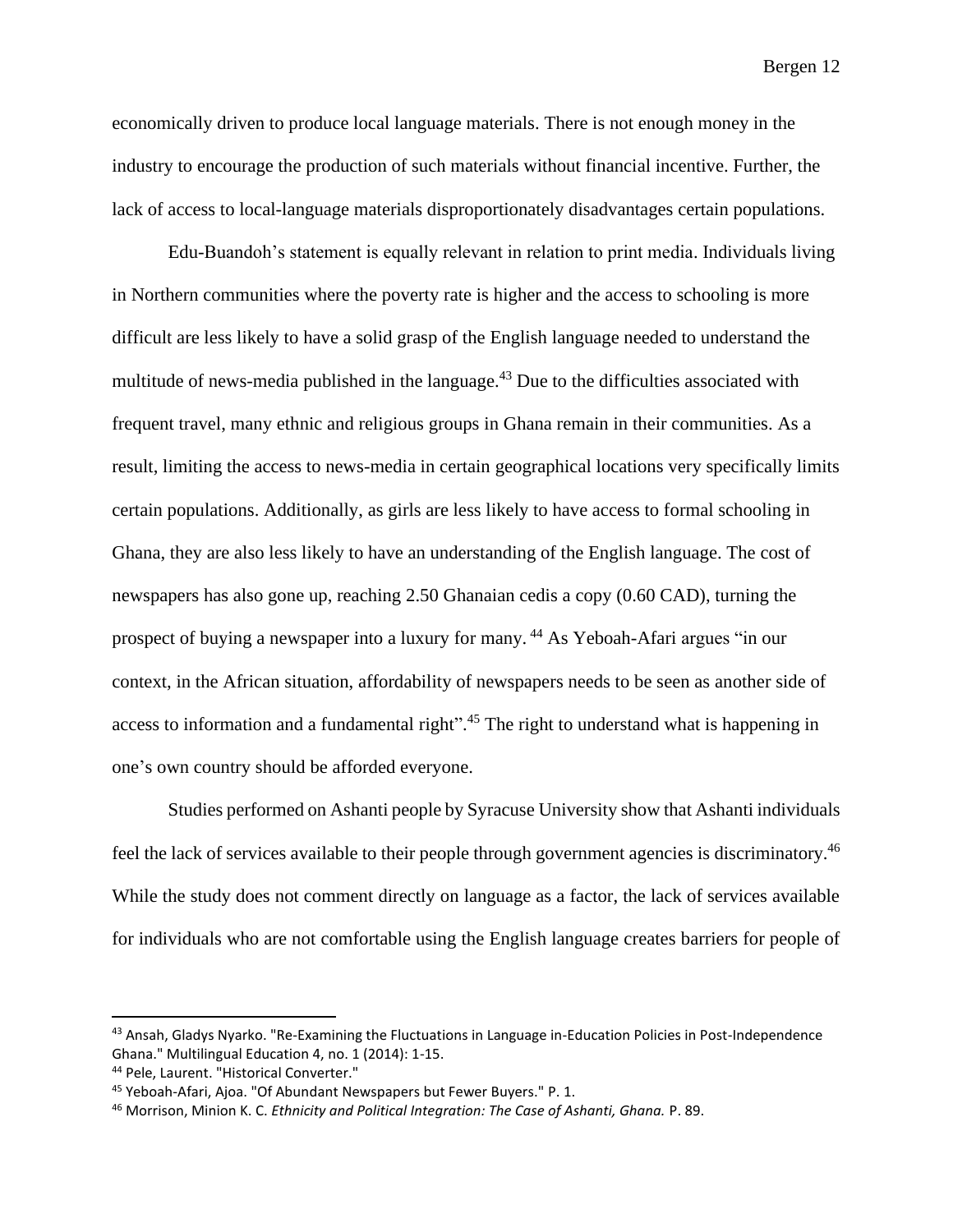lower socioeconomic classes. With funding for civic services being routinely cut, the country's social and government organizations lack the financial flexibility to offer programs in multiple languages. While this substantially disadvantages certain populations, the economic stability of organizations devoted to public service is limited. Producing materials or offering services in more than one language is a cost increase that is not financially logical for organizations in, or at risk of, economic crisis – even if the advantages are extensive for the populations they serve. This is overwhelmingly true when it comes to services offered through oral involvement, as the number of oral languages in Ghana is even larger than that of the written. These limits put into effect a cyclical process wherein, due to English being the only national language, the government does not allocate funds to the maintenance of other languages or services offered in them, however due to the lack of financial support, indigenous languages are unable to reach a point (whether in speaker number, or in material access) where national status would be likely to be instated.

#### **Education Associated Considerations**

With English being the medium of instruction in schools, local languages are suffering.<sup>47</sup> As few schools in Ghana have the resources to teach reading and writing skills in the local languages, the number of citizens who are confident in the written form of these languages is rapidly diminishing. A series of government-sponsored, rural newspapers written in local languages existed from 1951 to 1970 (prior to the military coup).<sup>48</sup> However, most of them did not survive more than a few years due to difficulties with funding, circulation, printing and access to qualified writers in local languages. With fewer readers, fewer individuals purchased these materials and funding issues limited the ability to continue publishing.

<sup>47</sup> Opoku-Amankwa, Kwasi. "English-only language-in-education policy in multilingual classrooms in Ghana."

<sup>48</sup> Anyidoho, Paul. "Ethnography of Print and Broadcast Media in Ghana."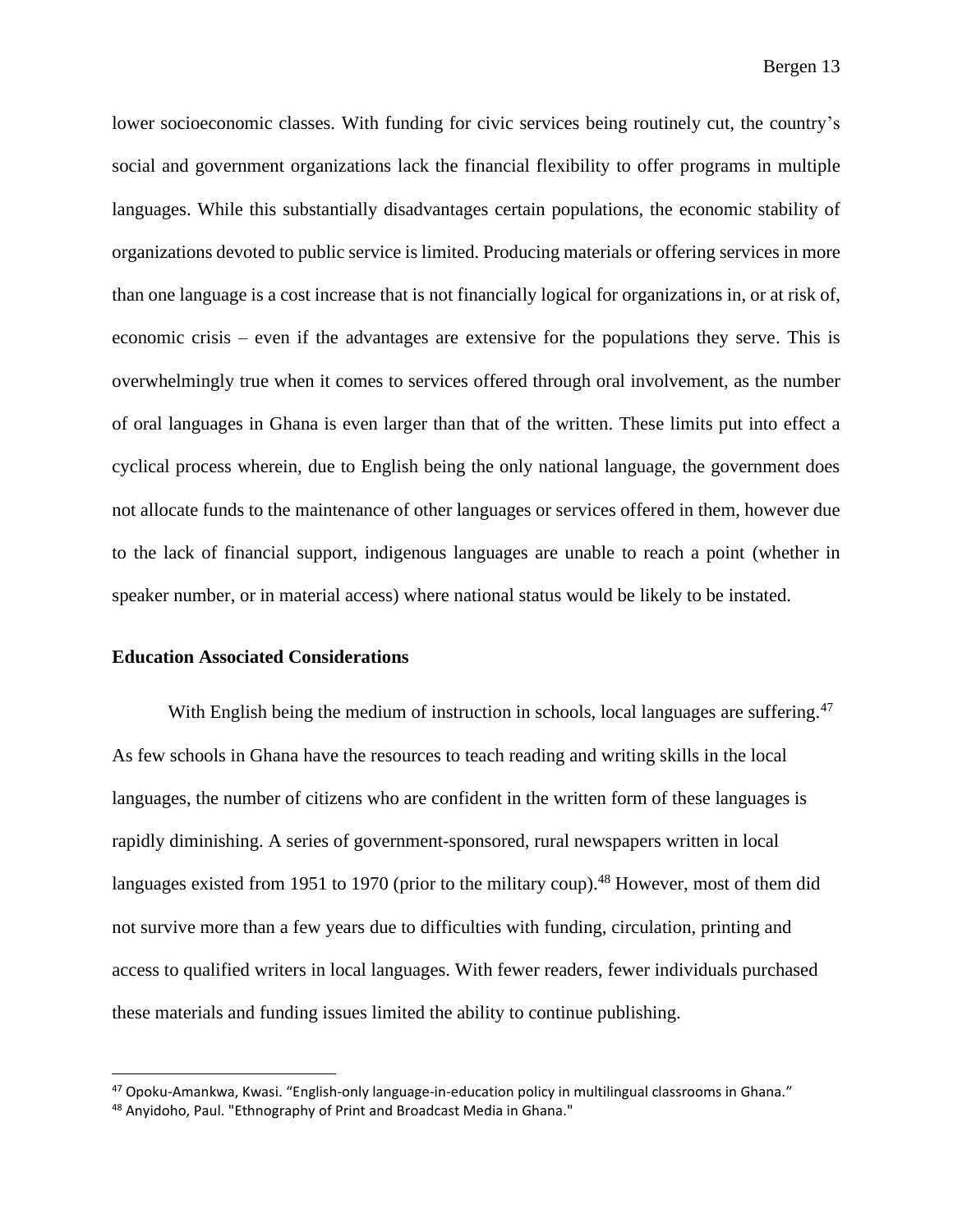Historically, schools were run by European missionaries and most of the teachings had been in English.<sup>49</sup> The goal was for English to replace local languages with the supposed benefit of increasing progress in the knowledge and civilization of the country.<sup>50</sup> The linguistic imperialism was effective, leaving more than a generation of educated Ghanaians out of practice in their own languages and without the ability to read them at all.<sup>51</sup> Even when scholarship was implemented in indigenous languages (at least in Fante, Ewe and Twi), the effect the loss of an entire generation had on linguistic knowledge was expansive. With English thereby considered the language of business and progress, English-speaking individuals lost interest in their mother tongues.<sup>52</sup> English developed a prestige that languages local to the country were unable to achieve. A push for local language instruction in schools did eventually occur due to a wish to make formal education appeal to a larger portion of the country; however, the Ministry of Education intended the grants allocated to this project to be temporary, with the plan to eventually reinstate solely English teaching.<sup>53</sup>

Even now, with a heavily written word focused curriculum in place in both public and private schools, languages without a standard writing system or without a long history of written work are automatically disadvantaged in the education system. Most languages in the Gur family have only recently developed a written standard, and even Akan, which is spoken by most of the country, has only had a standard orthography since 1950.<sup>54</sup> While Ewe has a standard written form, the oral production of different dialects is not mutually intelligible making it difficult to

<sup>49</sup> Kimble, David. *A Political History of Ghana: The Rise of Gold Coast Nationalism.* P. 511.

<sup>50</sup> Cruickshank, Brodie*. Eighteen Years on the Gold Coast of Africa: Including an Account of the Native Tribes, and their Intercourse with Europeans*. P. 262.

<sup>51</sup> Kimble, David. *A Political History of Ghana: The Rise of Gold Coast Nationalism.* P. 511.

<sup>52</sup> Idem, p. 512.

<sup>53</sup> Idem, p. 513.

<sup>54</sup> Kropp Dakubu, M. E. *The Languages of Ghana*. P. 53.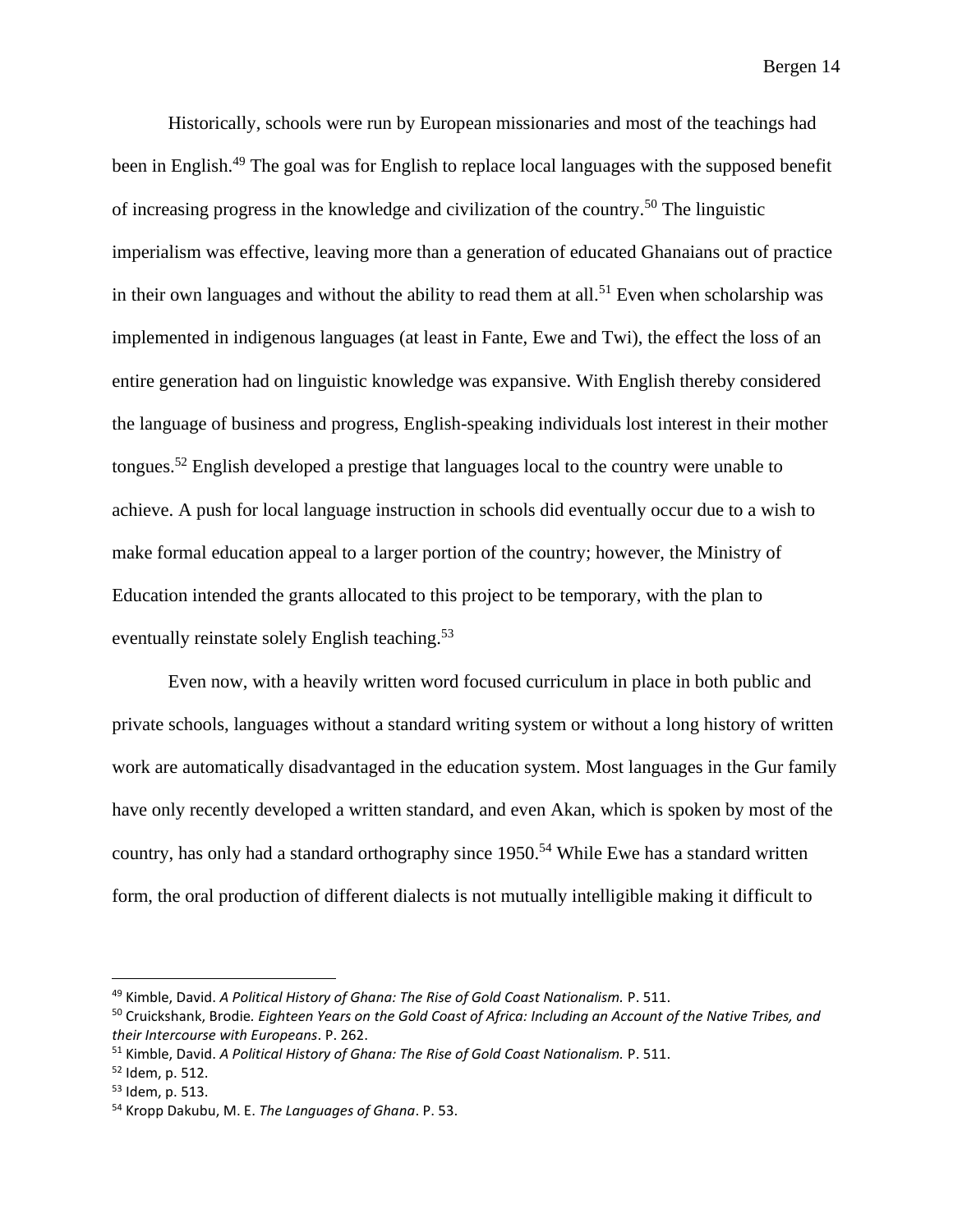teach in schools.<sup>55</sup> Ga is heavily published and has been written for a large portion of its history, but is only spoken by a small portion of the country, all located around the nation's capital.<sup>56</sup> Meanwhile, none of the Central-Togo languages have a standard orthography and neither them nor the Mande languages are cleared for use in classroom settings by Ghana's Ministry of Education.<sup>57</sup> As a result of these orthographic and linguistic obstacles, among others, all the textbooks and classroom materials in the country are published in English.<sup>58</sup> With the aforementioned educational barriers in place, many languages struggle to maintain speakers or readers, especially ones outside of their direct native groups.

#### **Religious and Cultural Considerations**

With English becoming the primary business language throughout the country, local languages found their place elsewhere. Many speakers began speaking their local language during cultural celebrations or times of worship. These changes, however, bring up the question: what happens when a language becomes sacred?

In my discussions with various individuals throughout my time in Ghana and following, many voiced the opinion that when a language has been used primarily in cultural and religious contexts, the idea of using this language in other situations seems *wrong* or *unnatural.* Speakers were used to using these languages in specific instances and using other languages in others. It does not make sense for these speakers to break their culturally imposed linguistic rules. Akan and Ga-Adangme cultural groups, for example, both have significant religious and cultural

<sup>55</sup> Kropp Dakubu, M. E. *The Languages of Ghana*, p. 91.

<sup>56</sup> Idem, p. 107.

<sup>57</sup> Idem, p. 122.

<sup>&</sup>lt;sup>58</sup> Edu-Buandoh, Dora F. "Identity and Representation through Language in Ghana: The Postcolonial Self and the Other." P.40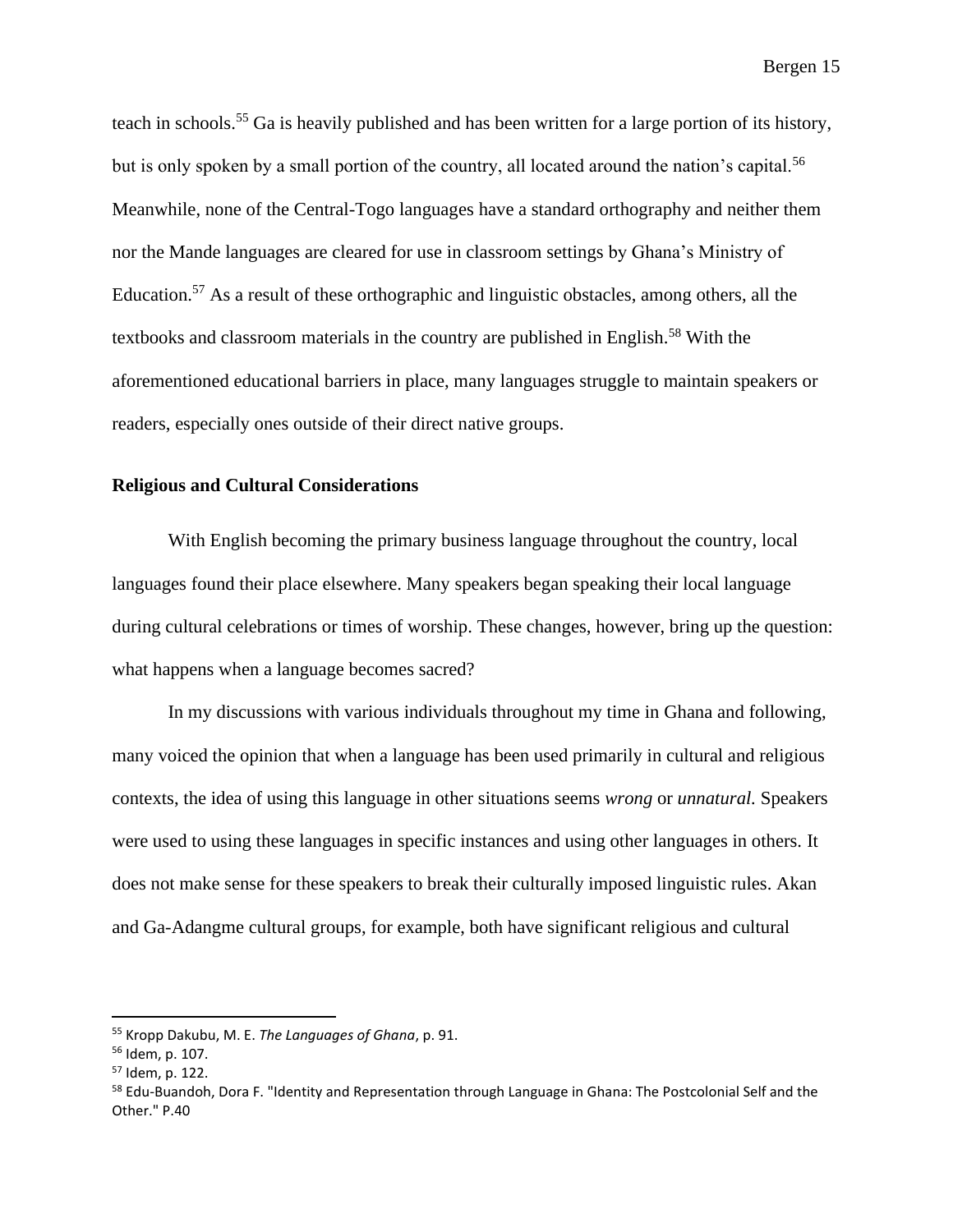ceremonies specific to their histories.<sup>59</sup> Some speakers of certain Akan dialects that still practice traditional Akan religion use their dialect most frequently in these instances.

Sacred languages exist all over the world. Hebrew was declared a sacred language by Jewish practitioners as it was considered the language spoken by the Biblical God. The limited use of this language undoubtedly contributed to its near-extinction.<sup>60</sup> Latin underwent a similar situation with the Catholic religion, however it was not revived in the same way as Hebrew. Arabic, despite its sacred status in the Islamic religion, has managed to also remain an evolving language spoken all over the world. Arabic however is the outlier when it comes to surviving sacredness.

With significantly fewer speakers of Ghanaian languages, granting them sacred status could easily result in language death. While speakers reserve the right to utilize and categorize their own cultural language in whichever way they please, there risks being a loss of culture and history if the language is unable to survive limited use. Whether or not that means these languages should inherently not be considered for national language status is complicated, especially when not all of their speakers consider the language sacred. Due to social complications causing separation amongst cultural groups, their beliefs may change independently despite continuing to maintain a shared language.<sup>61</sup> For one group, this language may become sacred, but for another the language could remain quotidian. That said, imposing state policy on these languages to increase their use would be unethical if it is not supported by native speakers. This is especially significant to religions affected by the suppression of religious

<sup>59</sup> Manoukian, Madeline and International African Institute. *Akan and Ga-Adangme Peoples*. P. 55.

<sup>60</sup> Weisman, Yaffa. "Sacred Languages: Language and Literature, Hebrew."

 $61$  Ansah, Gladys Nyarko. "Re-Examining the Fluctuations in Language in-Education Policies in Post-Independence Ghana."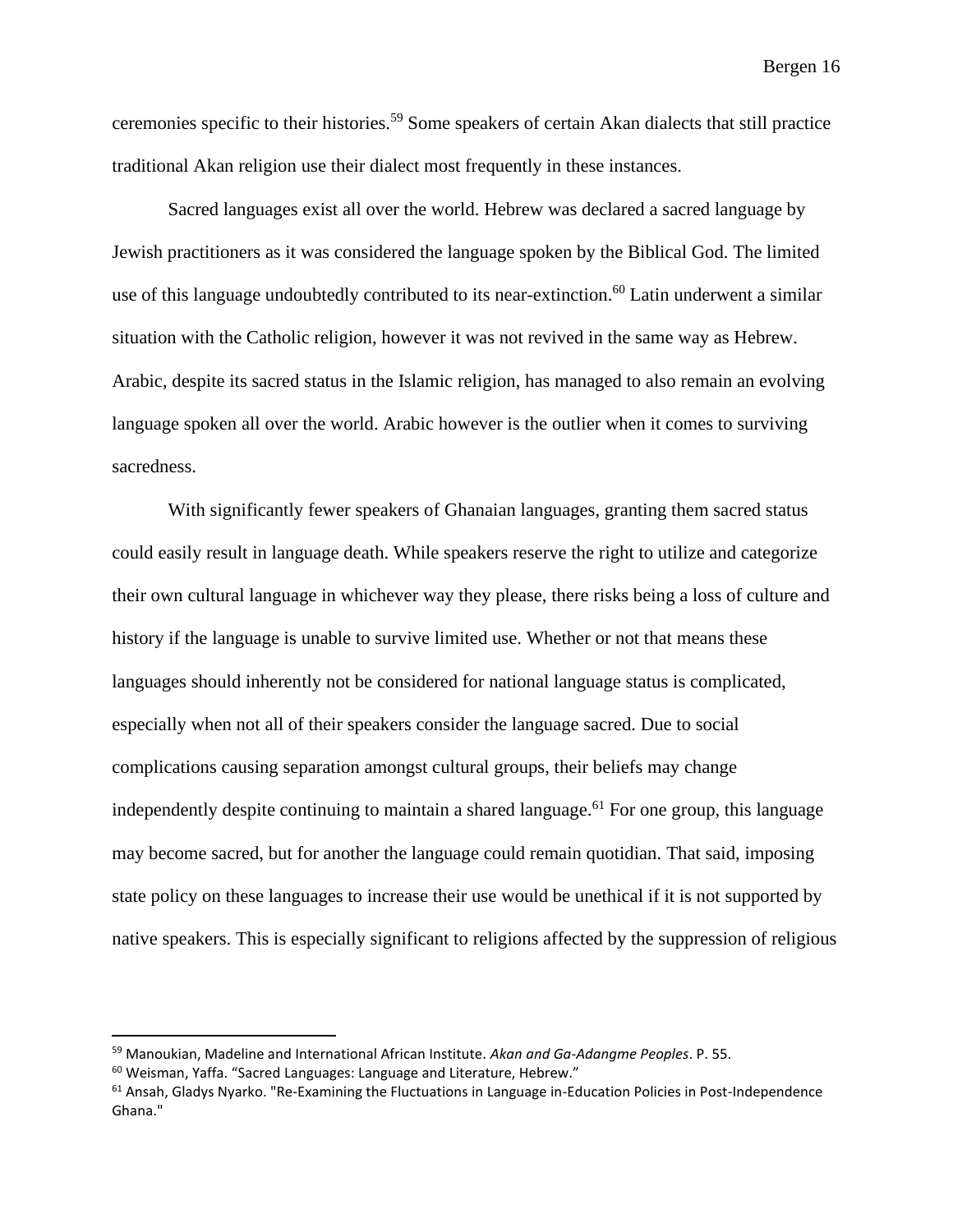freedom implemented by the Provisional National Defence Council during their military coup.<sup>62</sup> The Council enforced Law 221 which insisted that all religious establishments undergo registration and pay a fee of 50,000 cedis (local currency, equivalent to approximately 12,000 CAD in today's economy however at the time it was closer to  $20,000 \text{ CAD}^{63}$ ) in order to be allowed to operate within the country.<sup>64</sup> Less practiced religions were disproportionately affected. This law also forced religious establishments to join together in order to afford registration, and thus prevented religions from being practiced in any language. Small language groups which had created independent places of worship to practice in their own language were forced to join larger organisations which may practice in another language. Once religious freedom was reinstated, and individuals became free to worship in any language they chose, the politics of language and religion once again shifted. The right to maintain the sacristy of these languages is crucial to some religious practitioners who were previously prevented from performing religious ceremonies in their native language.

#### **Conclusion**

Historical, political, economic, educational, religious and cultural aspects all play into the linguistic complexities of Ghana in independent and connected ways. With all of the factors against the instatement of a local national language, reasons why such a change would benefit the country still exist. National sentiment is grown from the presence of a shared cultural heritage and a shared language.<sup>65</sup> Despite the multicultural realities and the European-imposed borders, Ghanaians do share some aspects of cultural heritage, but the national consciousness

<sup>62</sup> Yeebo, Zaya. *Ghana: The Struggle for Popular Power : Rawlings, Saviour Or Demagogue.* P. 260.

<sup>63</sup> Pele, Laurent. "Historical Converter."

<sup>64</sup> Yeebo, Zaya. *Ghana: The Struggle for Popular Power : Rawlings, Saviour Or Demagogue*. P. 260.

<sup>65</sup> Kimble, David. *A Political History of Ghana: The Rise of Gold Coast Nationalism*. P. 507.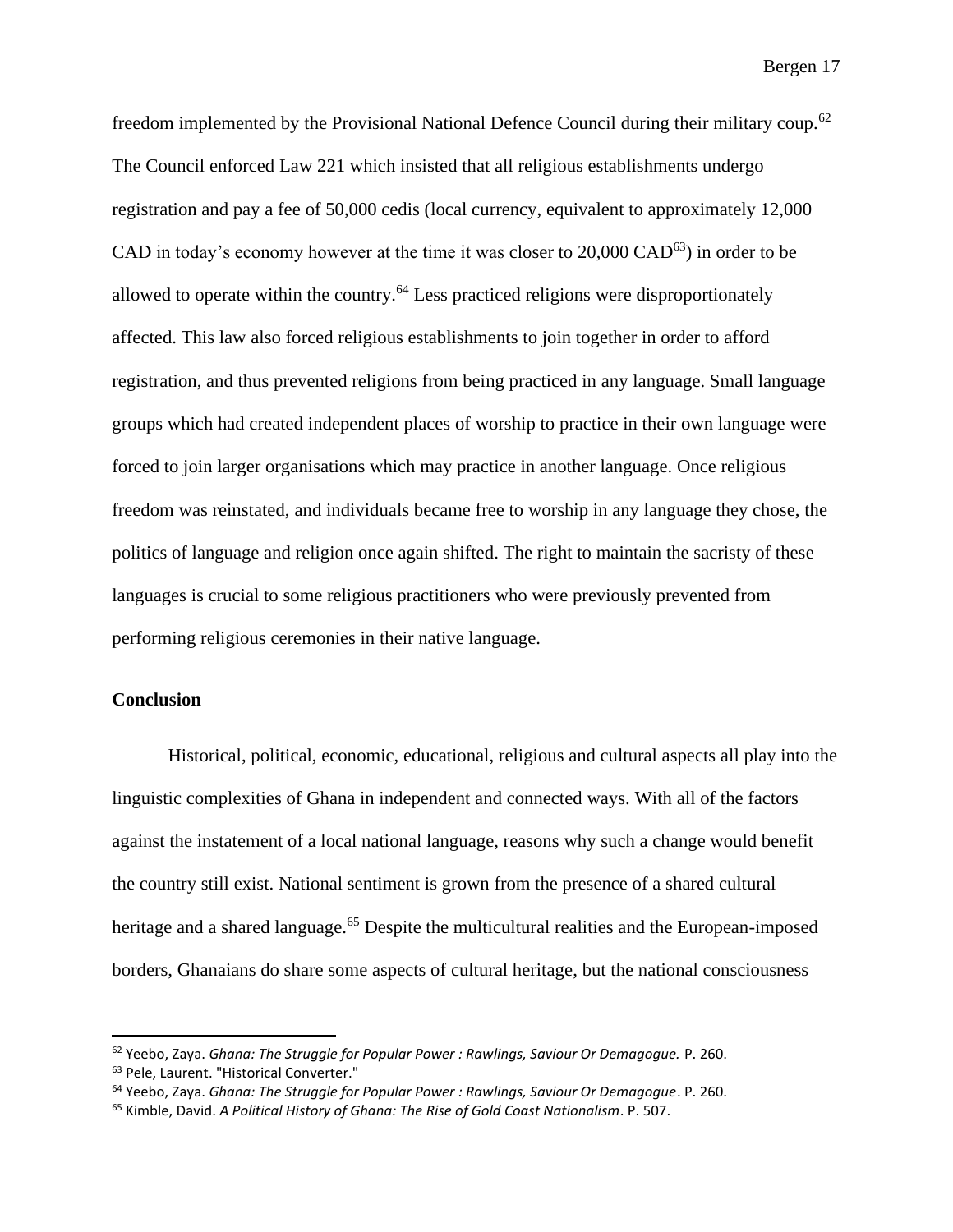remains fragile. This is not to say that a sense of nationalism is impossible without a shared language. It is whether that heritage is best shared in English that remains to be a discussion, and whether English is truly a language that represents the entire country. In Ghana, English represents an educated class of individuals who, at least at some point, benefitted from enough financial security to attend formal schooling. English represents the elite, but the history of Ghana is far more multi-faceted than this representation allows.<sup>66</sup>

The intricacies of language use in Ghana are complex and deep-rooted in national and sub-national histories. Ghana remains a richly multilingual country because speakers care about their indigenous languages and keep them relevant. Despite the systemic challenges faced by small languages, linguistic communities fight to keep them alive. With these factors in mind, "it is therefore not surprising that in the Gold Coast, with its multiplicity of languages and dialects, there has been no strong, united demand for a national language."<sup>67</sup>

<sup>66</sup> Kimble, David. *A Political History of Ghana: The Rise of Gold Coast Nationalism.* P. 517.

<sup>67</sup> Idem, p. 507.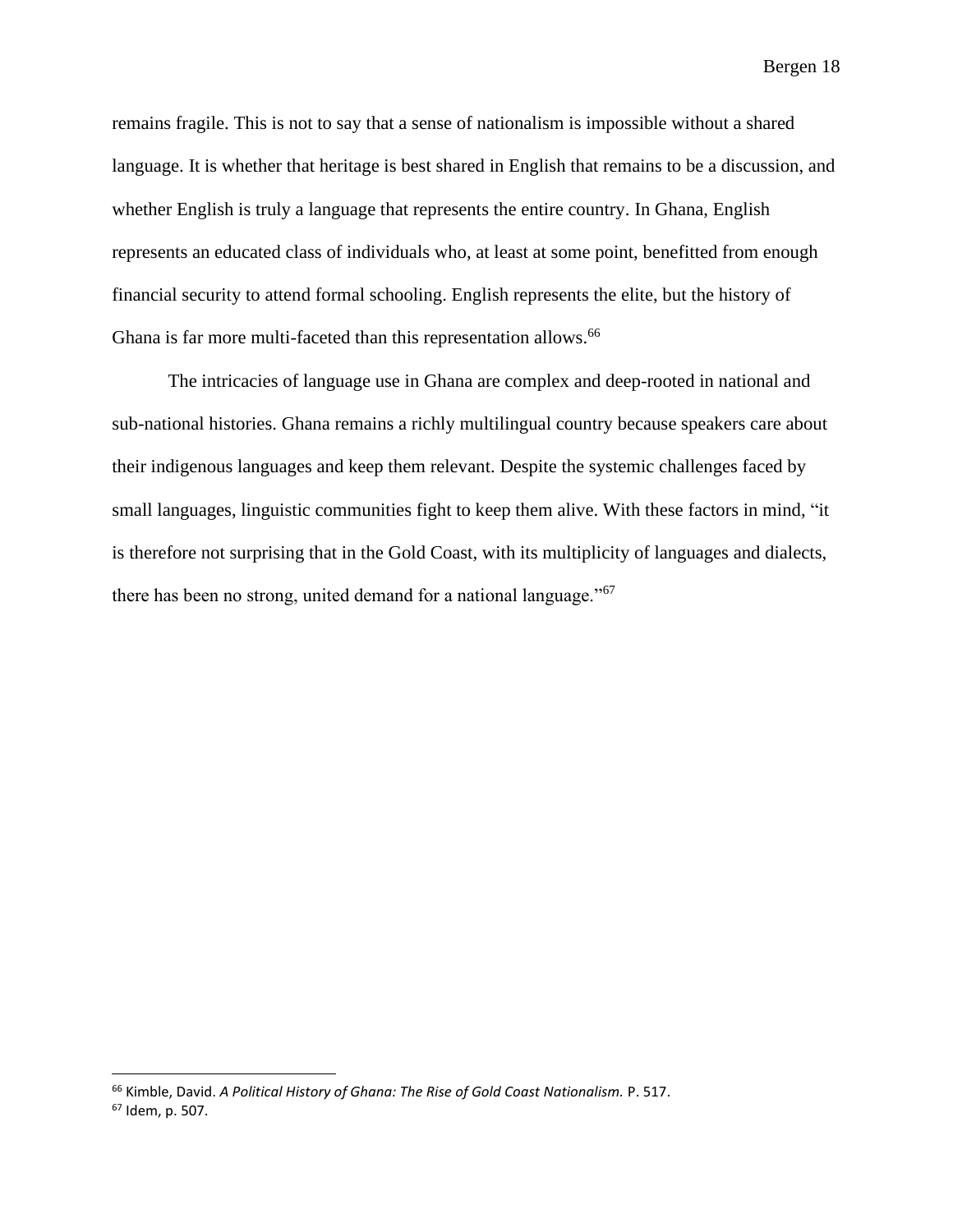#### Bibliography and Further Reading

- Ansah, Gladys Nyarko. "Re-Examining the Fluctuations in Language in-Education Policies in Post-Independence Ghana." *Multilingual Education* 4, no. 1 (2014): 1-15.
- Anyidoho, Paul. "Ethnography of Print and Broadcast Media in Ghana." *Imperial Journal of Interdisciplinary Research* 2, no. 7 (2016).
- Cruickshank, Brodie. *Eighteen Years on the Gold Coast of Africa: Including an Account of the Native Tribes, and their Intercourse with Europeans*. 2d ed. London: F. Cass, 1966.
- Edu-Buandoh, Dora F. "Identity and Representation through Language in Ghana: The Postcolonial Self and the Other." *International Journal of Society, Culture & Language* 4, no. 1 (2016): 34.
- Kafewo, Samuel. "Ghana." *African Media Development Initiative*, 2006.
- Kimble, David. *A Political History of Ghana: The Rise of Gold Coast Nationalism*, 1850-1928. Clarendon Press, Oxford, 1965.

Kropp Dakubu, M. E. *The Languages of Ghana.* London;New York;: Routledge, 2015.

- Manoukian, Madeline and International African Institute. *Akan and Ga-Adangme Peoples.* Vol. pt. 1. London: International African Institute, 1964.
- McCarthy, Mary*. Social Change and the Growth of British Power in the Gold Coast: The Fante States, 1807-1874.* Lanham, MD: University Press of America, 1983.
- Morrison, Minion K. C. *Ethnicity and Political Integration: The Case of Ashanti, Ghana.* Vol. 38. Syracuse, N.Y: Maxwell School of Citizenship and Public Affairs, Syracuse University, 1982.
- Opoku-Amankwa, Kwasi. "English-only language-in-education policy in multilingual classrooms in Ghana." *Language, Culture and Curriculum* 22 (2): 121-35, 2009.